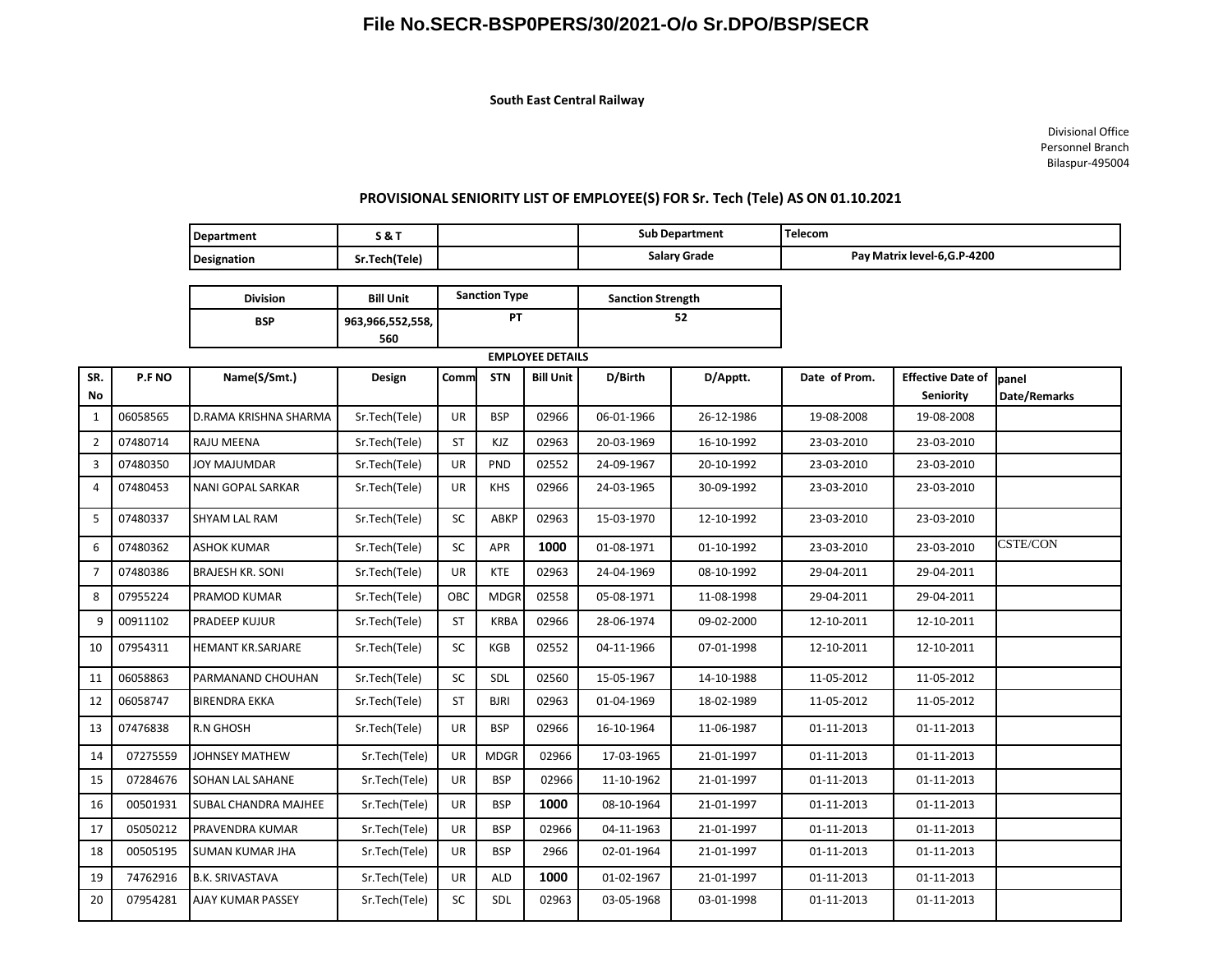## **File No.SECR-BSP0PERS/30/2021-O/o Sr.DPO/BSP/SECR**

| 21 | 07954270 | AJAY KUMAR HEDLESKER       | Sr.Tech(Tele) | <b>SC</b> | <b>BSP</b>  | 02966 | 30-06-1970 | 02-11-1996 | 01-11-2013 | 01-11-2013 |                 |
|----|----------|----------------------------|---------------|-----------|-------------|-------|------------|------------|------------|------------|-----------------|
| 22 | 06059417 | <b>SUBHAS CHAND BHARTI</b> | Sr.Tech(Tele) | SC        | <b>BSP</b>  | 02966 | 04-09-1969 | 13-03-1991 | 01-11-2013 | 01-11-2013 |                 |
| 23 | 06059855 | KARTIKA TANDI              | Sr.Tech(Tele) | SC        | <b>BSP</b>  | 02966 | 20-04-1967 | 07-09-1991 | 29-06-2015 | 29-06-2015 |                 |
| 24 | 07955303 | <b>SURAJ PRAKASH</b>       | Sr.Tech(Tele) | UR        | <b>BSP</b>  | 02966 | 25-05-1980 | 22-06-1999 | 29-10-2015 | 29-10-2015 |                 |
| 25 | 07955273 | <b>TANMAY DAS</b>          | Sr.Tech(Tele) | UR        | <b>BSP</b>  | 02966 | 20-10-1976 | 09-07-1999 | 29-10-2015 | 29-10-2015 |                 |
| 26 | 07955650 | SRINIVAS RAO DWADASI       | Sr.Tech(Tele) | UR        | <b>BSP</b>  | 02966 | 31-08-1981 | 09-02-2001 | 29-10-2015 | 29-10-2015 |                 |
| 27 | 07954359 | DOOMAL PRASAD KOL          | Sr.Tech(Tele) | ST        | SDL         | 02963 | 01-02-1969 | 09-02-1998 | 29-10-2015 | 29-10-2015 |                 |
| 28 | 06059466 | <b>RAM NARESH</b>          | Sr.Tech(Tele) | SC        | SDL         | 02963 | 05-06-1970 | 28-12-1990 | 29-10-2015 | 29-10-2015 |                 |
| 29 | 07955110 | AMRENDRA KUMAR             | Sr.Tech(Tele) | ST        | <b>BSP</b>  | 02963 | 30-06-1965 | 19-04-2000 | 29-10-2015 | 29-10-2015 |                 |
| 30 | 06058073 | SUNIL KR.SINGH             | Sr.Tech(Tele) | UR        | SDL         | 02963 | 06-01-1963 | 16-10-1985 | 02-02-2016 | 02-02-2016 |                 |
| 31 | 04AB1329 | ANUJ KUMAR SINGH           | Sr.Tech(Tele) | UR        | <b>BSP</b>  | 02966 | 31-12-1977 | 02-01-2004 | 19-08-2016 | 19-08-2016 |                 |
| 32 | 07953926 | SMT. P. LAXMI              | Sr.Tech(Tele) | sc        | <b>BSP</b>  | 02552 | 30-03-1978 | 08-10-1997 | 19-08-2016 | 19-08-2016 |                 |
| 33 | 07955133 | NATHURAM BAIGA             | Sr.Tech(Tele) | ST        | SDL         | 02963 | 26-02-1973 | 26-04-2000 | 18-10-2017 | 18-10-2017 |                 |
| 34 | 07476760 | <b>G.SANMUKH RAO</b>       | Sr.Tech(Tele) | UR        | <b>BSP</b>  | 02966 | 20-04-1967 | 11-06-1987 | 18-10-2017 | 18-10-2017 |                 |
| 35 | 07955248 | RAJKUMAR                   | Sr.Tech(Tele) | <b>SC</b> | SDL         | 02963 | 20-06-1979 | 14-09-1998 | 31-12-2019 | 31-12-2019 |                 |
| 36 | 06058012 | AWADESH PD. SINGH          | Sr.Tech(Tele) | UR        | SDL         | 02963 | 25-01-1962 | 10-10-1985 | 31-12-2019 | 31-12-2019 |                 |
| 37 | 09530290 | SASHI KUMAR MALHOTRA       | Sr.Tech(Tele) | UR        | <b>BSP</b>  | 02966 | 08-07-1970 | 02-08-1996 | 31-12-2019 | 31-12-2019 |                 |
| 38 | 02523668 | R. K. MOHANTY              | Sr.Tech(Tele) | UR        | <b>BSP</b>  | 1000  | 20-04-1966 | 26-03-1990 | 31-12-2019 | 31-12-2019 | <b>CSTE/CON</b> |
| 39 | 06058760 | BASHANT KUMAR VERMA        | Sr.Tech(Tele) | <b>ST</b> | APR         | 02963 | 11-01-1966 | 13-08-1989 | 31-12-2019 | 31-12-2019 |                 |
| 40 | 06058942 | <b>DINANATH</b>            | Sr.Tech(Tele) | <b>ST</b> | <b>MDGR</b> | 02963 | 15-08-1969 | 29-08-1989 | 31-12-2019 | 31-12-2019 |                 |
| 41 | 05AB0518 | ASHOK KUMAR YADAV          | Sr.Tech(Tele) | OBC       | <b>UMR</b>  | 02560 | 31-08-1978 | 13-09-2005 | 31-12-2019 | 31-12-2019 |                 |
| 42 | 07955662 | G. P. YADAV                | Sr.Tech(Tele) | OBC       | <b>BSP</b>  | 02966 | 01-03-1972 | 25-05-2001 | 03-01-2020 | 03-01-2020 |                 |
| 43 | 05AB0413 | <b>BUDH RAM SAH</b>        | Sr.Tech(Tele) | OBC       | <b>BSP</b>  | 1000  | 15-01-1972 | 31-08-2005 | 04-02-2020 | 04-02-2020 | CSTE/CON        |
| 44 | 09773400 | R. RAVI SHANKAR            | Sr.Tech(Tele) | <b>SC</b> | <b>BSP</b>  | 02966 | 12-02-1980 | 18-07-2002 | 20-05-2020 | 20-05-2020 |                 |
| 45 | 06AB0564 | DASHRATH KUMAR             | Sr.Tech(Tele) | <b>SC</b> | ABKP        | 02963 | 12-07-1985 | 15-06-2006 | 10-07-2020 | 10-07-2020 |                 |
| 46 | 05AB0401 | ABHISHEK KR SRIVASTAVA     | Sr.Tech(Tele) | UR        | <b>BUH</b>  | 02963 | 01-07-1986 | 18-08-2005 | 10-08-2020 | 10-08-2020 |                 |
| 47 | 05AB0471 | SAURABH KUMAR              | Sr.Tech(Tele) | UR        | SKT         | 02966 | 06-07-1977 | 15-09-2005 | 09-03-2021 | 09-03-2021 |                 |
| 48 | 06AB0356 | <b>INDRAJEET SAHA</b>      | Sr.Tech(Tele) | OBC       | <b>BSP</b>  | 02966 | 09-11-1977 | 13-03-2006 | 09-03-2021 | 09-03-2021 |                 |
| 49 | 06AB0375 | <b>RITESH KUMAR</b>        | Sr.Tech(Tele) | UR        | <b>BJRI</b> | 02963 | 18-12-1975 | 03-03-2006 | 09-03-2021 | 09-03-2021 |                 |
| 50 | 06AB0369 | CHANDRAKANT NAYAK          | Sr.Tech(Tele) | UR        | <b>BSP</b>  | 02966 | 10-03-1976 | 06-04-2006 | 09-03-2021 | 09-03-2021 |                 |
| 51 | 07559641 | SUSHIL KUMAR SAHOO         | Sr.Tech(Tele) | UR        | <b>BSP</b>  | 02552 | 01-07-1964 | 20-10-1987 | 09-03-2021 | 09-03-2021 |                 |
| 52 | 06AB0556 | <b>SHIV KUMAR</b>          | Sr.Tech(Tele) | OBC       | <b>BSP</b>  | 02966 | 16-07-1984 | 05-07-2006 | 31.03.2021 | 31.03.2021 |                 |
| 53 | 06058772 | A. N. KASHYAP              | Sr.Tech(Tele) | UR        | AKT         | 02966 | 01-10-1963 | 27-01-1989 | 31.03.2021 | 31.03.2021 |                 |
| 54 | 06059910 | <b>SHIV DAYAL</b>          | Sr.Tech(Tele) | <b>UR</b> | <b>UMR</b>  | 02963 | 16-03-1964 | 11-01-1992 | 01.08.2021 | 01.08.2021 |                 |

N.B.

1) The above seniority list is strictly provisional and any change or interpolation is possible on verification of service sheet